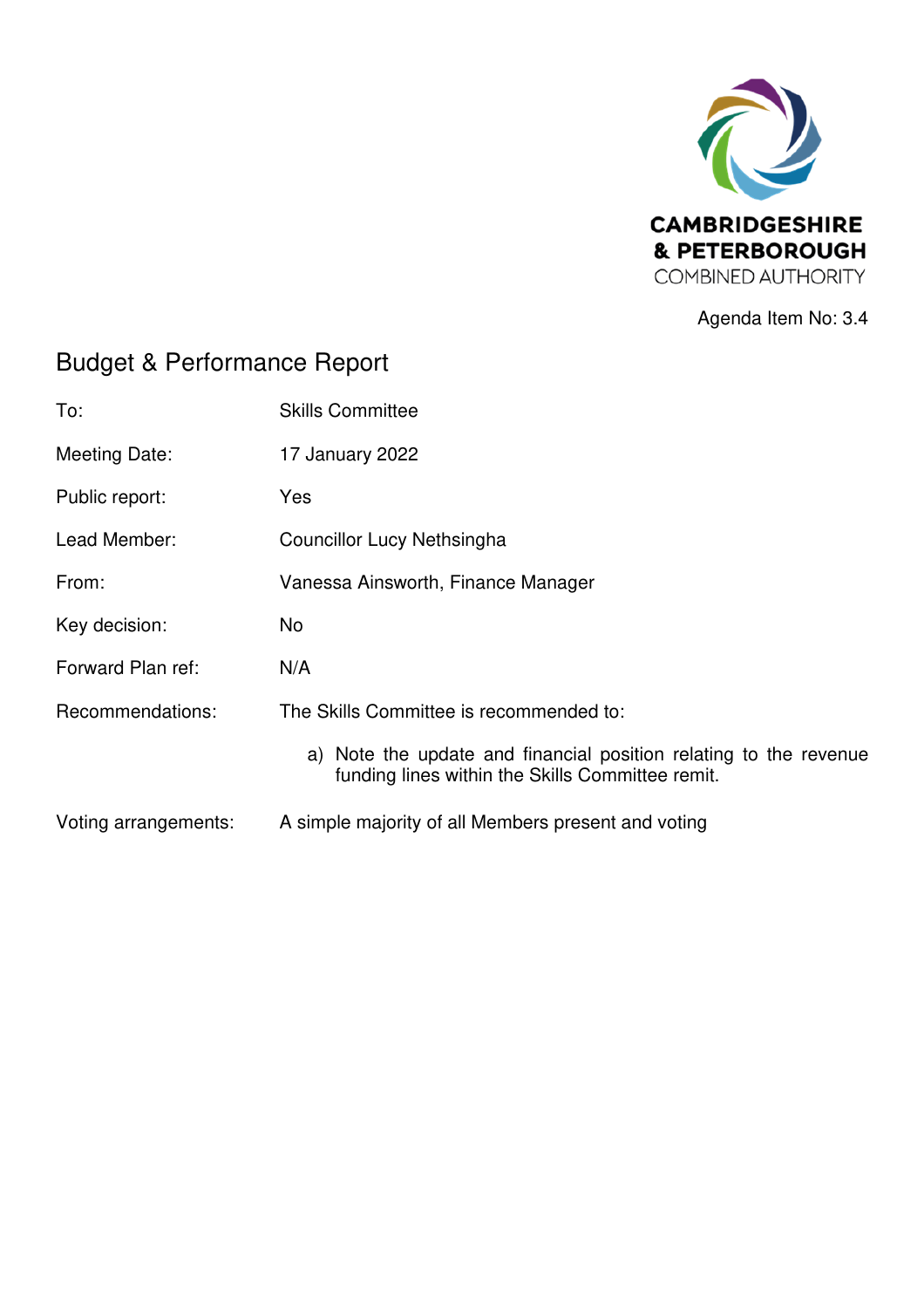## 1. Purpose

1.1. To provide an update and overview of the revenue and capital funding lines that are within the Business & Skills Directorate to assist the Skills Committee to enable informed decision making regarding the expenditure of these funds.

## 2. Background

- 2.1 The Skills Committee has requested a summary of the revenue and capital funding lines available within the Business & Skills Directorate, to assist in ensuring financial decisions relating to the revenue and capital funding lines under their control are well informed, financially viable, and procedurally robust.
- 2.2 At the January 2021 Combined Authority Board Meeting, the Board approved a Medium-Term Financial Plan (MTFP) which includes a balanced revenue and capital budgets for 2021/22. This report shows the actual expenditure to date and forecast outturn position against those budgets.
- 2.3 The outturn forecast reflects costs incurred to date, accrued expenditure and the impact on the current year assumptions made on staffing, overheads and workstream programme delivery costs as set out in the revised MTFP.

#### 3. Revenue Expenditure & Income

3.1 A breakdown of the Business & Skills Directorate 'Skills Revenue' expenditure for the period to 30 November 2021, is set out in Table 1. below.

| Table 1. Skills Revenue Expenditure Budgets 2021/22 |                                           |                                                                       |                                          |                                           |                                            |                                                               |
|-----------------------------------------------------|-------------------------------------------|-----------------------------------------------------------------------|------------------------------------------|-------------------------------------------|--------------------------------------------|---------------------------------------------------------------|
| <b>Skills Revenue Expenditure</b>                   | <b>November</b><br><b>Budget</b><br>£'000 | <b>Board</b><br><b>Approvals &amp;</b><br><b>Adjustments</b><br>£'000 | <b>Revised</b><br><b>Budget</b><br>£'000 | Actuals to 30<br><b>Nov 2021</b><br>£'000 | <b>Forecast</b><br><b>Outturn</b><br>£'000 | <b>Forecast</b><br><b>Outturn</b><br><b>Variance</b><br>£'000 |
| <b>AEB Devolution Programme</b>                     | 11,367.6                                  |                                                                       | 11,367.6                                 | 7,786.2                                   | 10,455.2                                   | (912.4)                                                       |
| <b>AEB High Value Courses</b>                       | 236.6                                     |                                                                       | 236.6                                    | 37.9                                      | 37.9                                       | (198.7)                                                       |
| AEB Innovation Fund - Revenue                       | 500.0                                     |                                                                       | 500.0                                    | 242.3                                     | 475.0                                      | (25.0)                                                        |
| <b>AEB Level 3 Courses</b>                          | 808.8                                     |                                                                       | 808.8                                    | 178.4                                     | 477.9                                      | (330.9)                                                       |
| <b>AEB National Retraining Scheme</b>               | 39.5                                      |                                                                       | 39.5                                     |                                           | 39.5                                       |                                                               |
| <b>AEB Programme Costs</b>                          | 442.1                                     |                                                                       | 442.1                                    | 252.4                                     | 466.1                                      | 24.0                                                          |
| AEB Sector Based Work Academies                     | 233.2                                     |                                                                       | 233.2                                    | 5.5                                       | 155.5                                      | (77.7)                                                        |
| Careers and Enterprise Company (CEC)                | 222.1                                     |                                                                       | 222.1                                    |                                           | 211.1                                      | (11.0)                                                        |
| Digital Skills Bootcamp                             | 1,826.3                                   |                                                                       | 1,826.3                                  | 4.7                                       | 1,826.3                                    | (0.1)                                                         |
| Health and Care Sector Work Academy                 | 3,031.0                                   |                                                                       | 3,031.0                                  | 188.8                                     | 730.3                                      | (2,300.7)                                                     |
| Mid-life MOT                                        | 40.0                                      |                                                                       | 40.0                                     | 20.6                                      | 40.0                                       |                                                               |
| Skills Advisory Panel (SAP) (DfE)                   | 112.3                                     |                                                                       | 112.3                                    | 10.0                                      | 91.7                                       | (20.6)                                                        |
| Skills Rapid Response Fund                          | 115.2                                     | $\overline{\phantom{a}}$                                              | 115.2                                    | 26.6                                      | 108.7                                      | (6.5)                                                         |
| <b>Total Skills Revenue Expenditure</b>             | 18,974.7                                  |                                                                       | 18,974.7                                 | 8,753.4                                   | 15,115.3                                   | (3,859.4)                                                     |

3.2 The Forecast Outturn as set out in the table above shows a reduction in expected costs for the year of £3,859.4k compared to the budget, and compared to £3,209.6k reported at the November committee. 'Actual' figures are based on payments made and accrued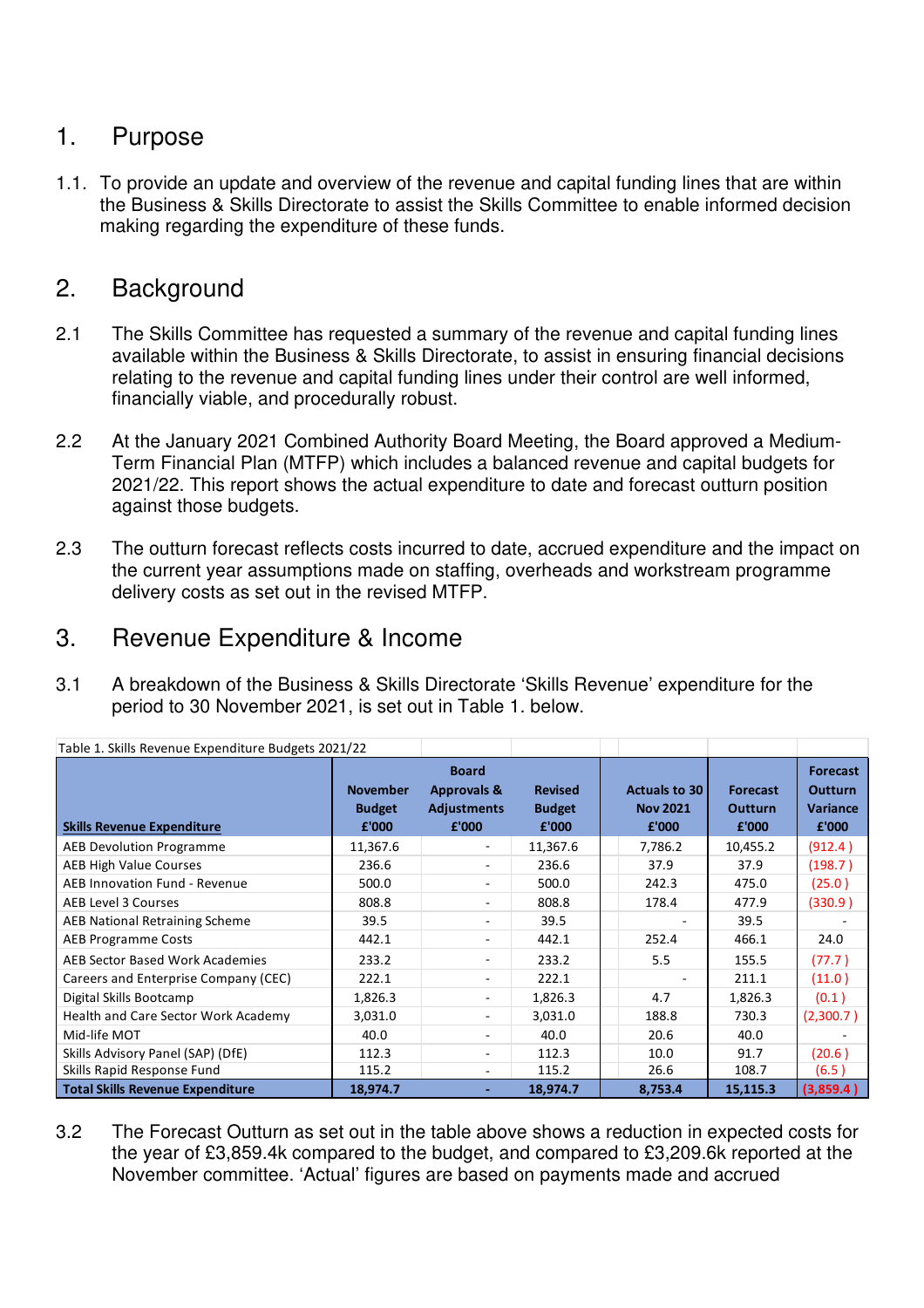expenditure where known.

- 3.3 Variances between the revenue outturn position and the annual budget are set out below:
	- a. The variances in the AEB expenditure were outlined in the AEB Reserve Fund paper presented to the Skills Committee and CA Board in September. This paper gave full details of the use of the projected underspends across the various budget lines, with spend being spread across the academic year, which straddles two financial years.
	- b. The CEC budget line began the Careers Hub aspect of the contract in September, and as such the budget has not yet been fully committed. Most of this budget is either staffing or charges from the Cambridgeshire & Peterborough Growth Company (Growth Co) for delivery of the service. There have been delays in creating the legal contracts between the Combined Authority and Growth Co, and as soon as these are completed invoices will flow between the two organisations.
	- c. Digital Skills Bootcamp is the subject of a separate paper at this committee where further details can be reviewed.
	- d. As reported at previous committees the Health & Social Care Work Academy is forecasting a large underspend. This item is the subject of a separate paper at this committee where further details can be reviewed.
	- e. Skills Advisory Panel funding has been received and most of the income has been spent or committed, with a small amount still being finalised in the next few months.
	- f. The Skills Rapid Response budget has been spent or committed with a small amount held in reserve to allow for quick reactive responses to emerging opportunities as per the title of the budget.
- 3.4 A breakdown of the Business & Skills Directorate 'Skills Revenue' income for the period to 30 November 2021, is set out in Table 2. below.

| Table 2. Skills Revenue Income Budgets 2021/22 |                             |                                                                       |                                          |                                             |                                            |                                                               |
|------------------------------------------------|-----------------------------|-----------------------------------------------------------------------|------------------------------------------|---------------------------------------------|--------------------------------------------|---------------------------------------------------------------|
| <b>Skills Revenue Funding Streams</b>          | <b>July Budget</b><br>£'000 | <b>Board</b><br><b>Approvals &amp;</b><br><b>Adjustments</b><br>£'000 | <b>Revised</b><br><b>Budget</b><br>£'000 | <b>Actuals to</b><br>31st Aug 2021<br>£'000 | <b>Forecast</b><br><b>Outturn</b><br>£'000 | <b>Forecast</b><br><b>Outturn</b><br><b>Variance</b><br>£'000 |
| <b>Adult Education Budget</b>                  | (12,097.6)                  | (1,076.4)                                                             | (13, 174.0)                              | (13, 174.0)                                 | (13, 174.0)                                | $\overline{\phantom{a}}$                                      |
| Careers Enterprise Company Funding             | (211.0)                     |                                                                       | (211.0)                                  | (32.3)                                      | (211.0)                                    | $\overline{\phantom{0}}$                                      |
| Mid-Life MOT                                   | (40.0)                      |                                                                       | (40.0)                                   |                                             | (40.0)                                     | -                                                             |
| Skills Advisory Panel Grant                    | (75.0)                      | ۰.                                                                    | (75.0 )                                  | (75.0)                                      | (75.0)                                     | $\sim$                                                        |
| <b>Total Skills Revenue Expenditure</b>        | (12,423.6 )                 | (1,076.4)                                                             | (13,500.0)                               | (13, 281.3)                                 | (13,500.0)                                 |                                                               |

#### 4. Performance Reporting

- 4.1 The Cambridgeshire and Peterborough Devolution Deal is about delivering better economic outcomes for the people of our area and commits us to specific results. The Combined Authority needs to monitor how well it is doing that.
- 4.2 Appendix 1 shows the Skills Performance Dashboard, with an update on delivery against the following growth outcomes at the heart of the Devolution Deal (of which outcomes are embodied in the business cases which the Board and Committee consider):
	- Prosperity (measured by Gross Value Added (GVA)
	- Housing
	- Jobs
- 4.3 These metrics are updated to align with the Board Performance Reports